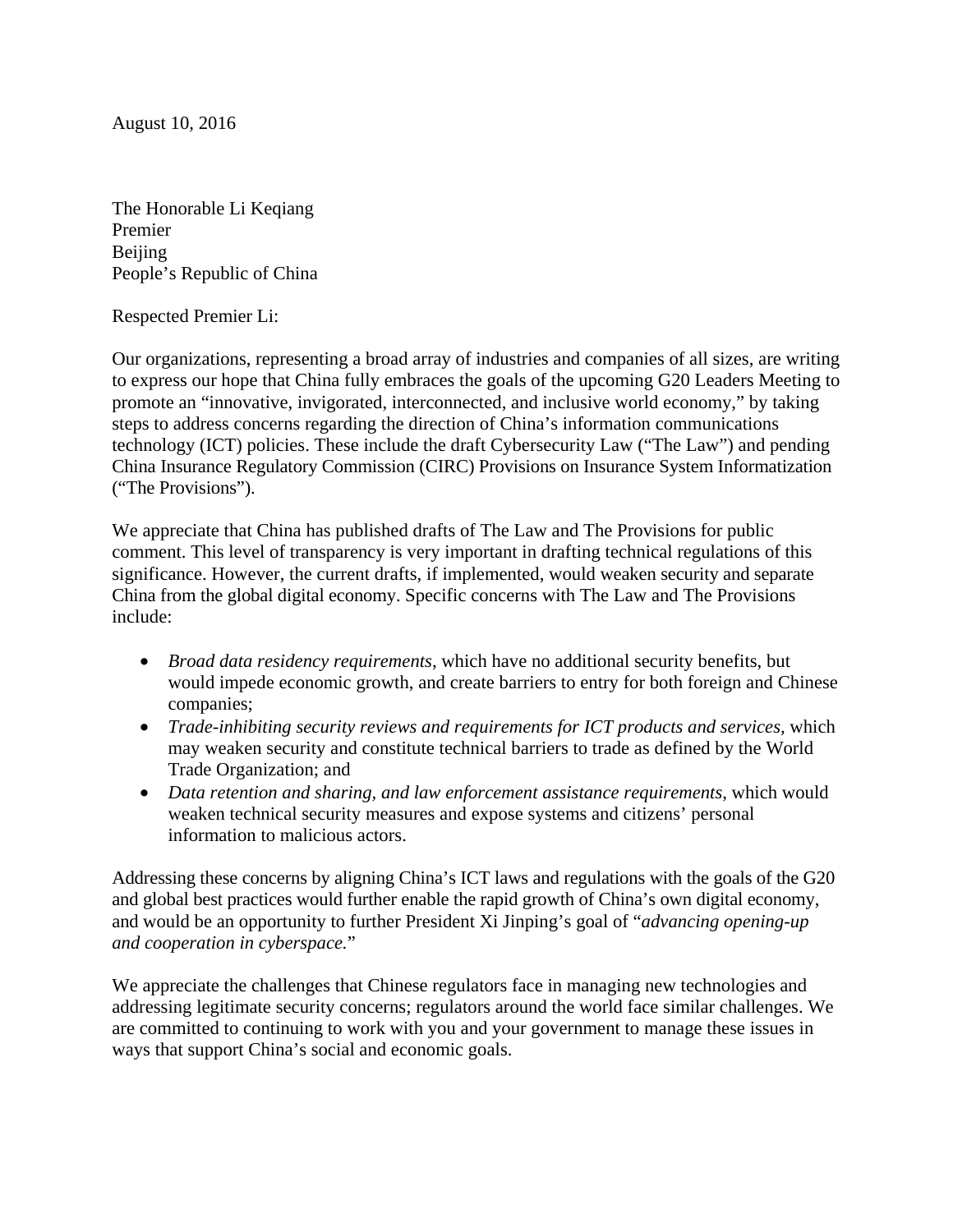Letter to Premier Li August 10, 2016 Page 2

To that end, we urge both The Law and The Provisions be revised to encourage international policy models that will support China's development as a global hub for technology and services. This will assure a legacy of an innovative, invigorated, interconnected and inclusive world economy from China's G20 presidency.

Our organizations look forward to supporting continued engagement with your government and private sector through this editing process on balancing digital trade and security, including at the upcoming G20 and B20 meetings. Given the global nature of these issues and the interests of governments around the world in finding appropriate policies to address them, we hope such dialogues can lay the groundwork for global approaches that all can agree on, and show China to be a leader in resolving key global issues.

Thank you for your time and attention.

Sincerely,

American Chamber of Commerce in China American Chamber of Commerce in Japan American Chamber of Commerce in Korea American Chamber of Commerce in Shanghai American Chamber of Commerce in South China American Council of Life Insurers (ACLI) American Insurance Association (AIA) Association of Bermuda Insurers and Reinsurers (ABIR) Association of British Insurers Australian Chamber of Commerce and Industry Australian Industry Group (Ai Group) BSA | The Software Alliance (BSA) Business Council of Australia Business Europe Canada-China Business Council Coalition of Services Industries Communications and Information Network Association of Japan (CIAJ) Council of Insurance Agents and Brokers (CIAB) Digital Europe Emergency Committee for American Trade (ECAT) European Services Forum Financial Services Forum (FSF) Information Technology Industry Council (ITI) InterAmerican Federation of Insurance Associations (FIDES) The Japan Chamber of Commerce and Industry (JCCI) Japan Electronics and Information Technology Industries Association (JEITA) The Japanese Chamber of Commerce and Industry in China (CJCCI) Keidanren Korea-China Business Council